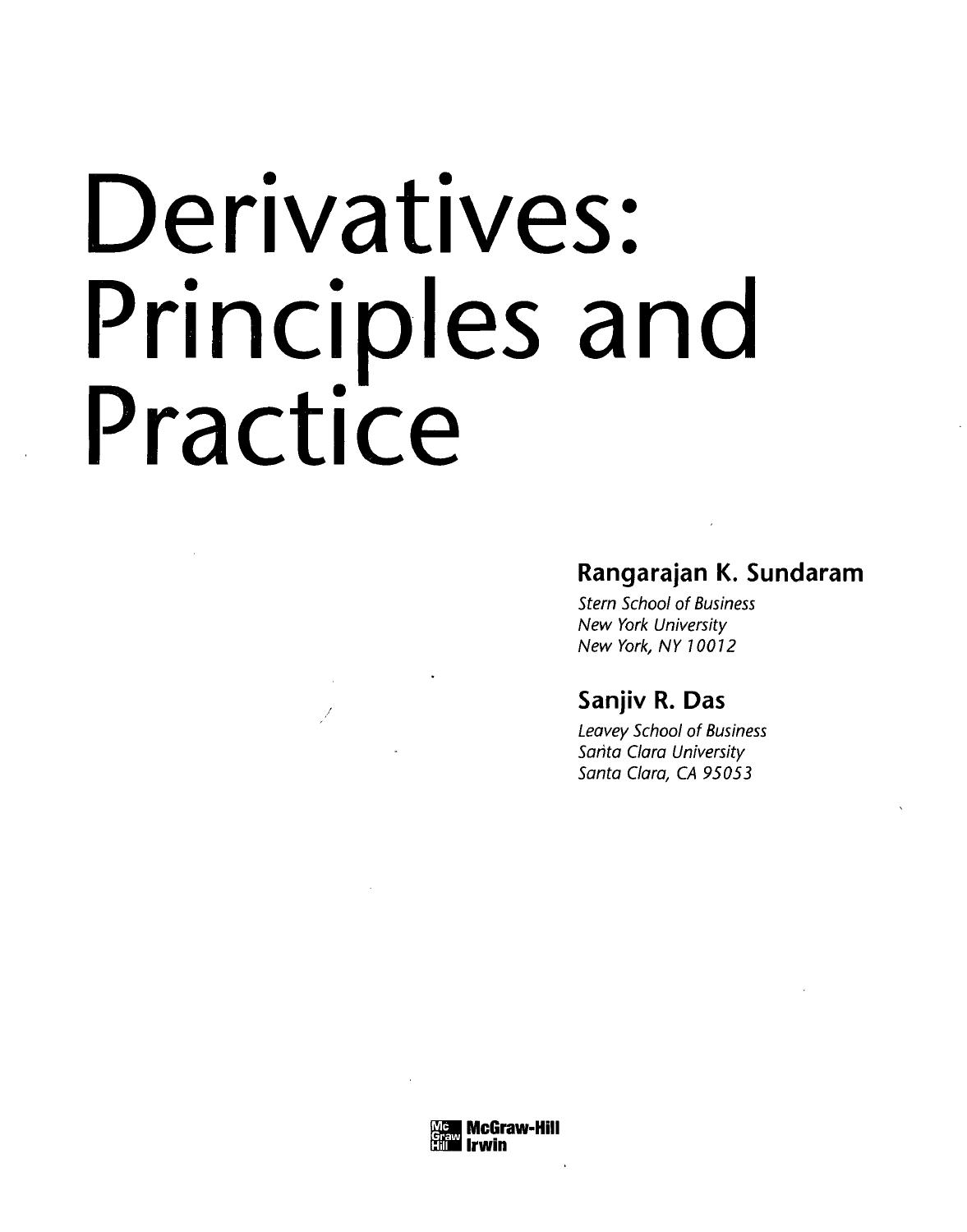# Contents

# Author Biographies xv

Preface xvi

#### Acknowledgments xxi

#### Chapter 1 Introduction 1

- 1.1 Forward and Futures Contracts 5
- 1.2 Options 9 -
- 1.3 Swaps 10
- 1.4 Using Derivatives: Some Comments 11
- **1.5** The Structure of this Book 14
- 1.6 Exercises 15

# **PART ONE**

#### Futures and Forwards 17

# Chapter 2

#### Futures Markets 19

- 2.1 Introduction 19
- 2.2 The Changing Face of Futures Markets 19
- 2.3 The Functioning of Futures Exchanges 21
- 2.4 The Standardization of Futures Contracts 30
- 2.5 Closing Out Positions 34
- 2.6 Margin Requirements and Default Risk 36<br>2.7 Case Studies in Futures Markets 39
- 2.7 Case Studies in Futures Markets 39
- 2.8 Exercises 53
- **Appendix 2A** Futures Trading and US Regulation: A Brief History 57

# Chapter 3

# Pricing Forwards and Futures I: The Basic Theory 60

- 3.1 Introduction 60
- **3.2** Pricing Forwards by Replication 61
- 3.3 Examples 63
- 3.4 Forward Pricing on Currencies and Related Assets 66
- 3.5 Forward-Rate Agreements 69
- 3.6 Concept Check 69
- 3.7 The Marked-to-Market Value of a Forward Contract 70

| <b>3.8</b> Futures Prices 72                         |  |
|------------------------------------------------------|--|
| <b>3.9</b> Exercises 74                              |  |
| <b>Appendix 3A</b> Compounding Frequency<br>-79      |  |
| <b>Appendix 3B</b> Forward and Futures Prices with   |  |
| Constant Interest Rates 81                           |  |
| <b>Appendix 3C</b> Rolling Over Futures Contracts 83 |  |
|                                                      |  |

# Chapter 4

# **Pricing Forwards and Futures II: Building on the Foundations 85**

- **4.1** Introduction 85
- 4.2 From Theory to Reality 85
- 4.3 The Implied Repo Rate 89
- 4.4 Transactions Costs 92
- 4.5 Forward Prices and Future Spot Prices 92
- 4.6 Index Arbitrage 93
- 4.7 Exercises 97

**Appendix 4A** Forward Prices with Convenience Yields 100

# Chapter 5 Hedging with Futures and Forwards 101

- **5.1** Introduction 101
- 5.2 A Guide to the Main Results 103
- 5.3 The Cash Flow from a Hedged Position 104
- 5.4 The Case of No Basis Risk 105
- **5.5** The Minimum-Variance Hedge Ratio 106
- 5.6 Examples 109
- 5.7 Implementation 111
- 5.8 Further Issues in Implementation 112
- 5.9 Index Futures and Changing Equity Risk 114
- **5.10** Fixed-Income Futures and Duration-Based Hedging 115
- **5.11** Exercises 115
- **Appendix 5A** Derivation of the Optimal Tailed Hedge Ratio *h\*\** 120

# Chapter 6

# Interest-Rate Forwards and Futures 122

- 6.1 Introduction 122
- 6.2 Eurodollars and Libor Rates 122
- 6.3 Forward-Rate Agreements 123
- 6.4 Eurodollar Futures 129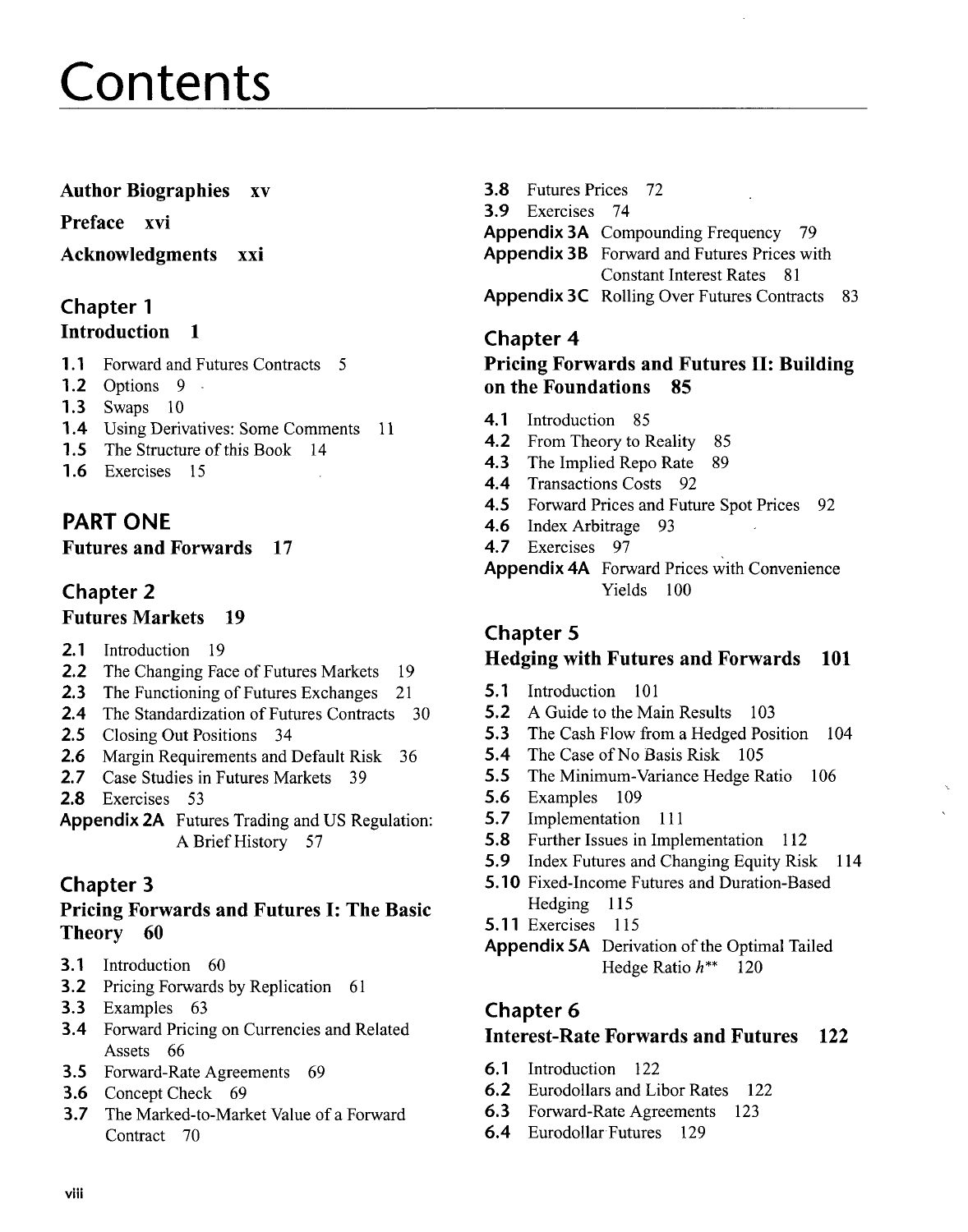- 6.5 Treasury Bond Futures 136
- 6.6 Treasury Note Futures 139
- 6.7 Treasury Bill Futures 139
- 6.8 Duration-Based Hedging 140
- 6.9 Exercises 143
- **Appendix 6A** Deriving the Arbitrage-Free FRA Rate 147
- **Appendix 6B** PVBP-Based Hedging Using Eurodollar Futures 148
- **Appendix 6C** Calculating the Conversion Factor 149
- **Appendix 6D** Duration as a Sensitivity Measure 150
- **Appendix 6E** The Duration of a Futures Contract 151

#### **PART TWO**

Options 153

#### Chapter 7 Options Markets 155

- 7.1 Introduction 155
- 7.2 Definitions and Terminology 155
- **7.3** Options as Financial Insurance 156
- **7.4** Naked Option Positions 158
- **7.5** Options as Views on Market Direction and Volatility 162
- 7.6 Exercises 165
- **Appendix 7A** Options Markets 167

#### Chapter 8 Options: Payoffs and Trading Strategies 171

- 8.1 Introduction 171
- 8.2 Trading Strategies I: Covered Calls and Protective Puts 171
- 8.3 Trading Strategies II: Spreads 174
- 8.4 Trading Strategies III: Combinations 182
- 8.5 Trading Strategies IV: Other Strategies 185 8.6 Which Strategies Are the Most Widely Used? 189
- 8.7 The Barings Case 189
- 8.8 Exercises 192
- **Appendix 8A** Asymmetric Butterfly Spreads 195

#### Chapter 9

#### No-Arbitrage Restrictions on Option Prices 196

- **9.1** Introduction 196
- 9.2 Motivating Examples 196
- **9.3** Notation and Other Preliminaries 198
- **9.4** Maximum and Minimum Prices for Options 199
- **9.5** The Insurance Value of an Option 204
- 9.6 Option Prices and Contract Parameters 205
- **9.7** Numerical Examples 208
- 9.8 Exercises 210

#### Chapter 10

#### Early Exercise and Put-Call Parity 213

- **10.1** Introduction 213
- 10.2 A Decomposition of Option Prices 213
- **10.3** The Optimality of Early Exercise 216
- **10.4** Put-Call Parity. 220
- **10.5** Exercises 226

#### Chapter 11

#### Option Pricing: An Introduction 228

- **11.1** Overview 228
- 11.2 The Binomial Model 229
- **11.3** Pricing by Replication in a One-Period Binomial Model 231
- **11.4** Comments 235
- **11.5** Riskless Hedge Portfolios 237
- **11**.6 Pricing Using Risk-Neutral Probabilities 238
- **11.7** The One-Period Model in General Notation 242
- 11.8 The Delta of an Option 242
- **11.9** An Application: Portfolio Insurance 246
- **11.10** Exercises 248
- **Appendix 11A** Riskless Hedge Portfolios and Option Pricing 252
- **Appendix 11B** Risk-Neutral Probabilities and Arrow Security Prices 254
- **Appendix 11C** The Risk-Neutral Probability, No-Arbitrage, and Market Completeness 255
- **Appendix 11D** Equivalent Martingale Measures 257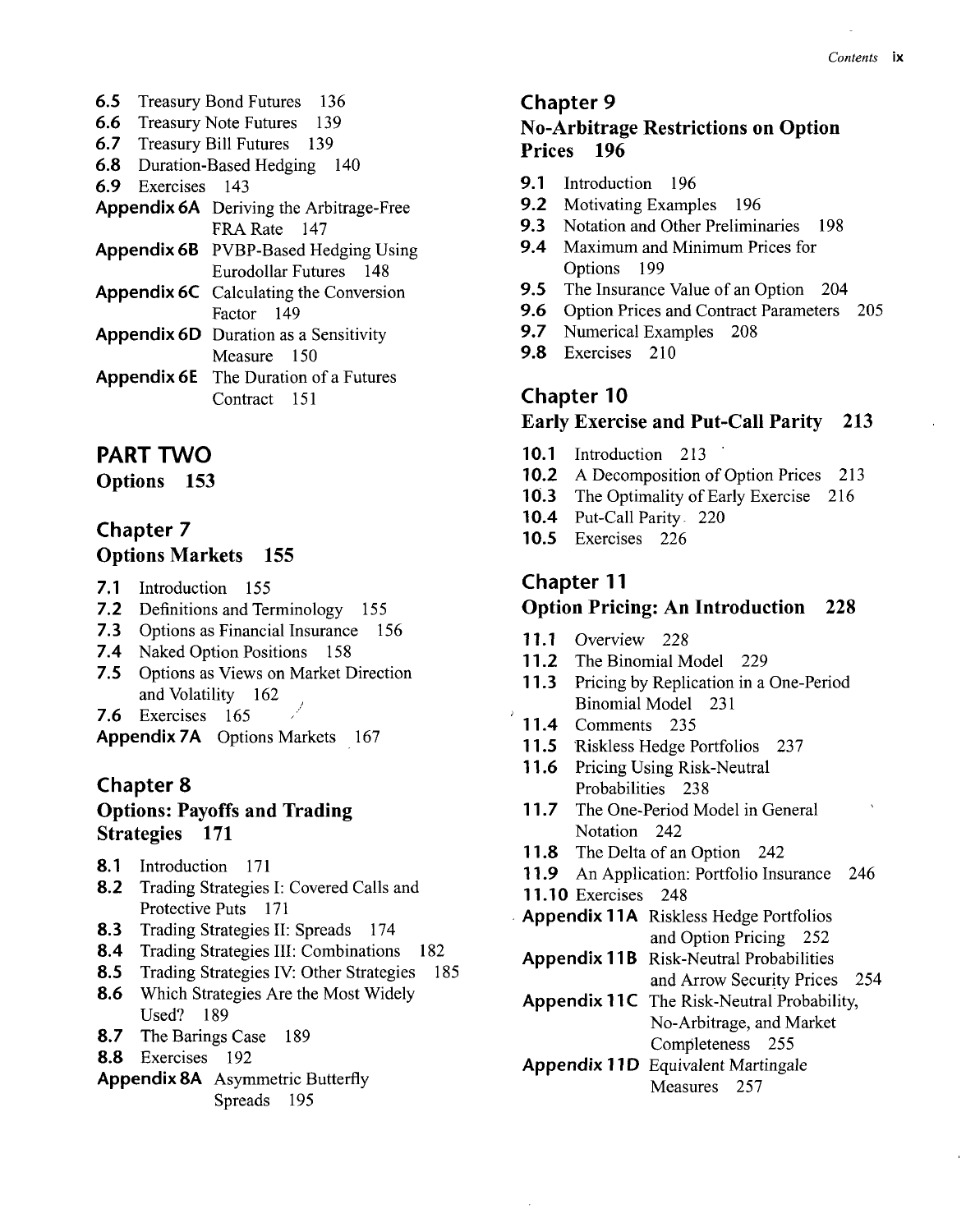# Chapter 12 Binomial Option Pricing 259

- **12.1** Introduction 259
- **12.2** The Two-Period Binomial Tree 261
- **12.3** Pricing Two-Period European Options 262
- **12.4** European Option Pricing in General *n*-Period Trees 269
- 1**2.5** Pricing American Options: Preliminary Comments 269
- 1**2.6** American Puts on Non-Dividend-Paying Stocks 270
- 1**2.7** Cash Dividends in the Binomial Tree 272
- 12.8 An Alternative Approach to Cash Dividends 275
- 1**2.9** Dividend Yields in Binomial Trees 279
- **12.10** Exercises 282
- **Appendix 12A** A General Representation of European Option Prices 286

# Chapter 13

# Implementing the Binomial Model 289

- **13.1** Introduction 289
- **13.2** The Lognormal Distribution 289
- **13.3** Binomial Approximations of the Lognormal 294
- 1**3.4** Computer Implementation of the Binomial Model 298
- **13.5** Exercises 303
- **Appendix 13A** Estimating Historical Volatility 306

# Chapter 14

#### The Black-Scholes Model 308

- **14.1** Introduction 308
- 1**4.2** Option Pricing in the Black-Scholes Setting 310
- **14.3** Remarks on the Formula 313
- **14.4** Working with the Formulae I: Plotting Option Prices 314
- 1**4.5** Working with the Formulae II: Algebraic Manipulation 315
- 1**4.6** Dividends in the Black-Scholes Model 319
- 14.7 Options on Indices, Currencies, and Futures 324
- **14.8** Testing the Black-Scholes Model: Implied Volatility 327
- **14.9** The VIX and Its Derivatives 332

#### **14.10** Exercises 335

**Appendix 14A** Further Properties of the

Black-Scholes Delta 338

**Appendix 14B** Variance and Volatility Swaps 339

# Chapter 15

# The Mathematics of Black-Scholes 344

- **15.1** Introduction 344
- **15.2** Geometric Brownian Motion Defined 344
- **15.3** The Black-Scholes Formula via Replication 348
- 1**5.4** The Black-Scholes Formula via Risk-Neutral Pricing 351
- **15.5** The Black-Scholes Formula via CAPM 353
- **15.6** Exercises 354

# Chapter 16

# Options Modeling: Beyond Black-Scholes 357

- **16.1** Introduction 357
- **16.2** Jump-Diffusion Models 358
- **16.3** Stochastic Volatility 368
- **16.4** GARCH Models 374
- **16.5** Other Approaches 378
- **16.6** Implied Binomial Trees/Local Volatility Models 379
- **16.7** Summary 389
- **16.8** Exercises 389
- **Appendix 16A** Program Code for Jump-Diffusions 393
- **Appendix 16B** Program Code for a Stochastic Volatility Model 394
- **Appendix 16C** Heuristic Comments on Option Pricing under Stochastic Volatility 396
- **Appendix 16D** Program Code for Simulating GARCH Stock Prices Distributions 399
- **Appendix 16E** Local Volatility Models: The Fourth Period of the Example 400

#### Chapter 17

#### Sensitivity Analysis: The Option "Greeks" 404

- **17.1** Introduction 404
- 1**7.2** Interpreting the Greeks: A Snapshot View 404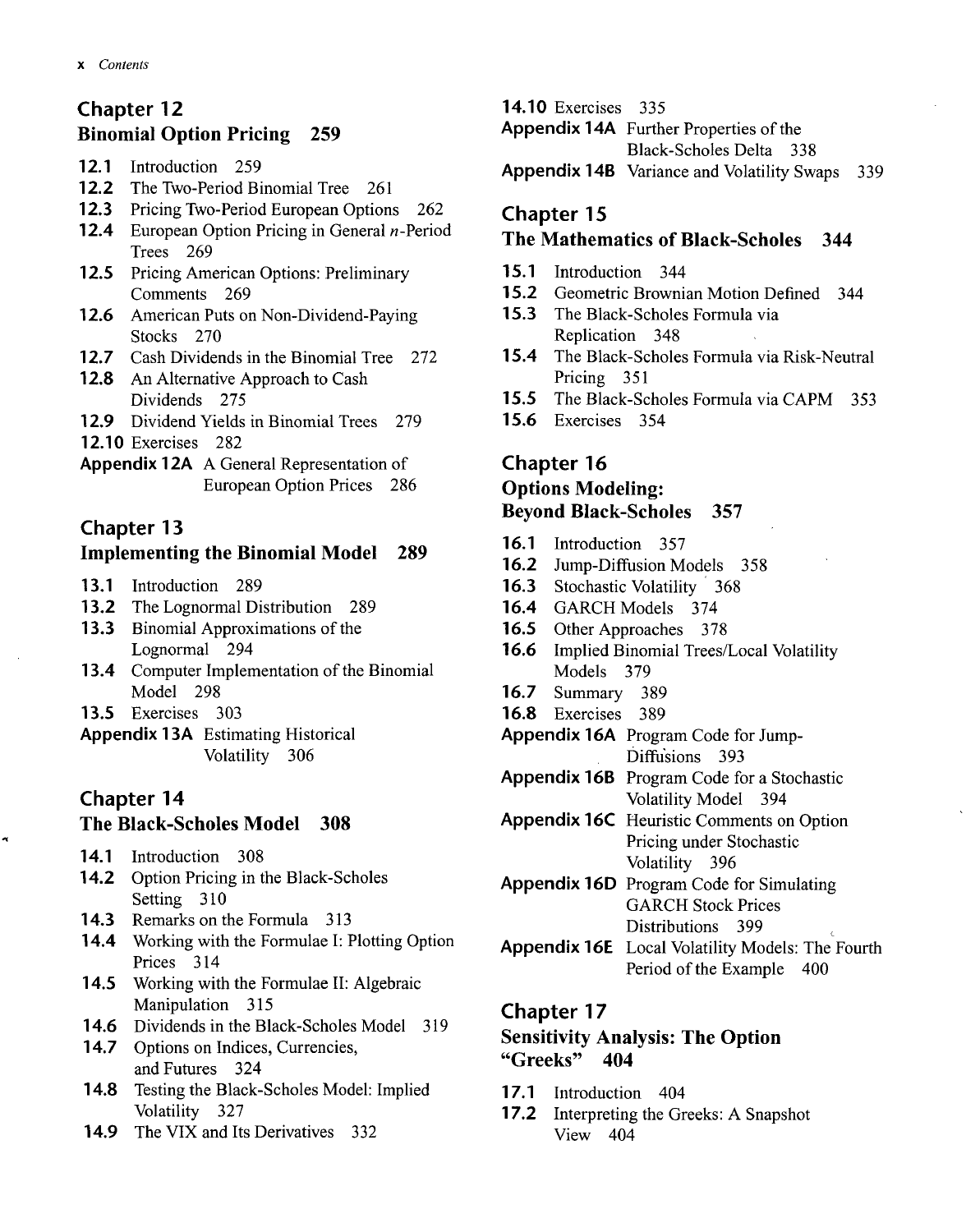- **17.3** The Option Delta 408
- 1**7.4** The Option Gamma 412
- 17.5 The Option Theta 418
- 1**7.6** The Option Vega 423
- 1*7.7* The Option Rho 426
- 1**7.8** Portfolio Greeks 429
- 1**7.9** Exercises 432
- **Appendix 17A** Deriving the Black-Scholes Option Greeks 436

#### Chapter 18 Exotic Options I: Path-Independent Options 440

- **18.1** Introduction 440
- **18.2** Forward Start Options 442
- **18.3** Binary Options 445
- **18.4** Chooser Options 450
- **18.5** Compound Options 453
- **18.6** Exchange Options 458
- 18.7 Ouanto Options 460
- 1**8.8** Variants on the Exchange Option Theme 462
- **18.9** Exercises 465

#### Chapter 19

#### Exotic Options II: Path-Dependent Options 470

- **19.1** Path-Dependent Exotic Options 470 *\_*
- **19.2** Barrier Options 470
- **19.3** Asian Options 479
- **19.4** Lookback Options 485
- **19.5** Cliquets 488
- **19.6** Shout Options 490
- **19.7** Exercises 492
- **Appendix 19A** Barrier Option Pricing Formulae 496

#### Chapter 20

#### Value-at-Risk 498

- **20.1** Introduction 498
- **20.2** Value-at-Risk 498
- **20.3** Risk Decomposition 505
- **20.4** Coherent Risk Measures 511
- **20.5** Exercises 515

# Chapter 21 Convertible Bonds 519

- **21.1** Introduction 519
- 21.2 Convertible Bond Terminology 519
- **21**.3 Main Features of Convertible Bonds 520
- **21**.4 Breakeven Analysis 522
- **21**.5 Pricing Convertibles: A First Pass 523
- **21**.6 Incorporating Credit Risk 530
- **21.7** Convertible Greeks 534
- **21**.8 Convertible Arbitrage 542
- **21**.9 Summary 542
- **21.10** Exercises 543
- **Appendix 21A** Octave Code for the Blended Discount Rate Valuation Tree 545 **Appendix 21B** Octave Code for the Simplified Das-Sundaram Model 546
- Chapter 22

#### Real Options 548

- **22.1** Introduction 548
- **22.2** Preliminary Analysis and Examples 550
- **22.3** A Real Options "Case Study" 554
- **22.4** Creating the State Space 560
- **22.5** Applications of Real Options 563
- **22.6** Summary 564
- **22.7** Exercises 564
- Appendix 22A Derivation of Cash-Flow Value in the "Waiting-to-Invest" Example 568

#### **PART THREE**

Swaps 569

#### Chapter 23

#### Interest Rate Swaps and Floating-Rate Products 571

- **23.1** Introduction 571
- **23.2** Floating-Rate Notes 571
- **23.3** Interest Rate Swaps 575
- **23.4** Uses of Swaps 576
- **23.5** Swap Payoffs 579
- **23.6** Valuing and Pricing Swaps 582
- **23.7** Extending the Pricing Arguments 586
- **23.8** Case Study: The Procter & Gamble-Bankers Trust "5/30" Swap 589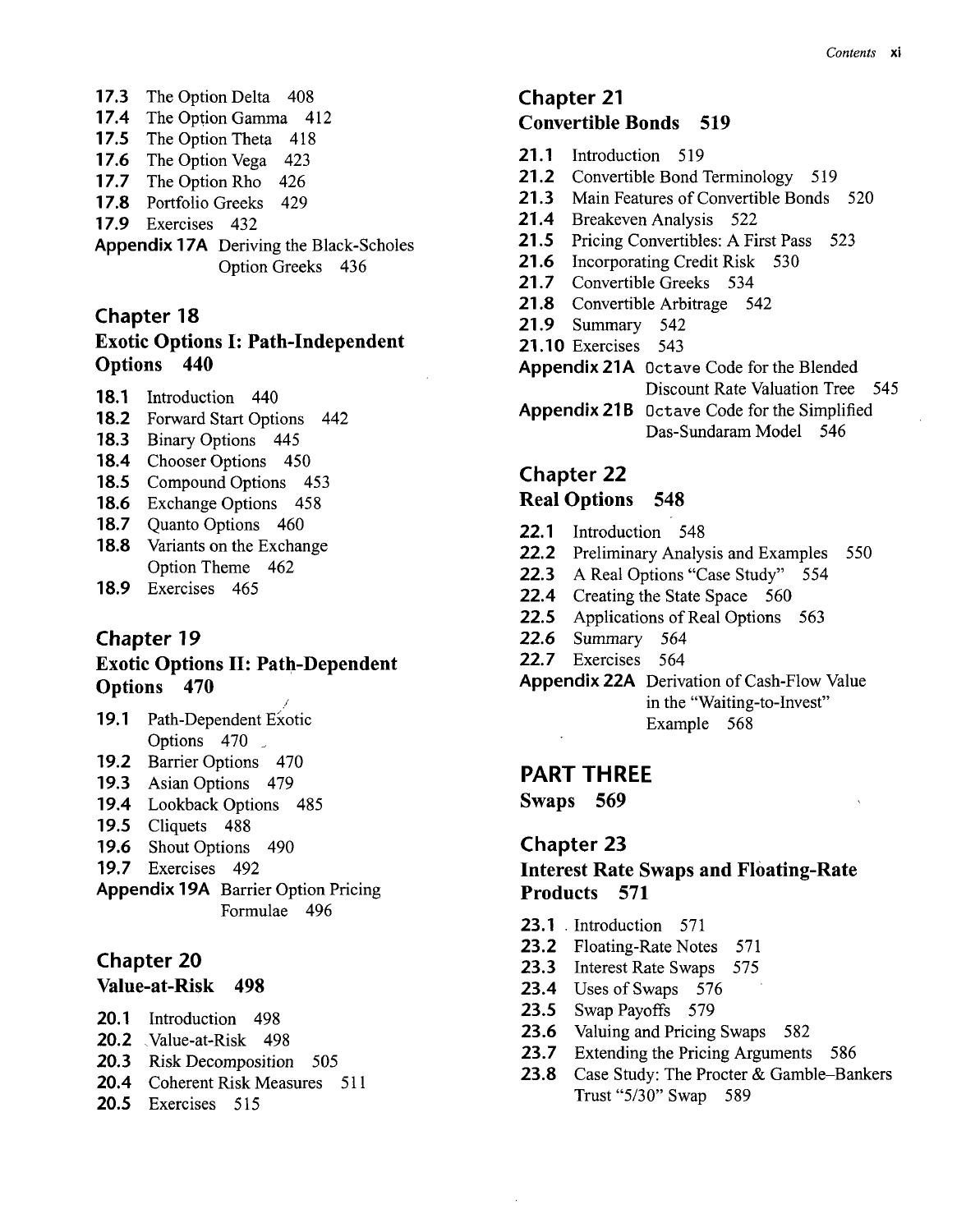- **23.9** Case Study: A Long-Term Capital Management "Convergence Trade" 593
- **23.**10 Credit Risk and Credit Exposure 596
- **23.11** Hedging Swaps 597
- 23.12 Caps, Floors, and Swaptions 599
- **23.13** The Black Model for Pricing Caps, Floors, and Swaptions 604
- **23.14** Summary 609
- **23.15** Exercises 609

# Chapter 24

#### Equity Swaps 613

- **24.1** Introduction 613
- **24.2** Uses of Equity Swaps 614
- **24.3** Payoffs from Equity Swaps 616
- **24.4** Valuation and Pricing of Equity Swaps 622
- **24.5** Summary 628
- **24.6** Exercises 628

#### Chapter 25

#### Currency and Commodity Swaps 631

- **25.1** Introduction 631
- **25.2** Currency Swaps 631
- **25.3** Commodity Swaps 639
- **25.4** Summary 643
- **25.5** Exercises 644

# **PART FOUR**

Interest Rate Modeling 647

#### Chapter 26

#### The Term Structure of Interest Rates: Concepts 649

- **26.1** Introduction 649
- **26.2** The Yield-to-Maturity 649
- **26.3** The Term Structure of Interest Rates 651
- **26.4** Discount Functions 652
- **26.5** Zero-Coupon Rates 653
- *26.6* Forward Rates 654
- 26.7 Yield-to-Maturity, Zero-Coupon Rates, and Forward Rates 656
- **26.8** Constructing the Yield-to-Maturity Curve: An Empirical Illustration 657
- **26.9** Summary 661
- **26.10** Exercises 662
- **Appendix 26A** The Raw YTM Data 664

#### Chapter 27

#### Estimating the Yield Curve 667

- **27.1** Introduction 667
- **27.2** Bootstrapping 667
- **27.3** Splines 669
- **27.4** Polynomial Splines 670
- **27.5** Exponential Splines 673
- **27.6** Implementation Issues with Splines 674
- **27.7** The Nelson-Siegel-Svensson Approach 674
- **27.8** Summary 676
- **27.9** Exercises 676
- **Appendix 27A** Bootstrapping by Matrix Inversion 680
- **Appendix 27B** Implementation with Exponential Splines 681

#### Chapter 28

#### Modeling Term-Structure Movements 684

- **28.1** Introduction 684
- **28.2** Interest-Rate Modeling versus Equity Modeling 684
- **28.3** Arbitrage Violations: A Simple Example 685
- **28.4** A Gentle Introduction to No-Arbitrage Modeling 687
- **28.5** "No-Arbitrage" and "Equilibrium" Models 693
- **28.6** Summary 697
- **28.7** Exercises 697

# Chapter 29

#### Factor Models of the Term Structure 700

- **29.1** Overview 700
- 29.2 The Black-Derman-Toy Model 701
- **29.3** The Ho-Lee Model 710
- **29.4** One-Factor Models in Continuous Time 714
- **29.5** Multifactor Models 720
- **29.6** Affine Factor Models 722
- **29.7** Summary 725
- **29.8** Exercises 726
- **Appendix 29A** Deriving the Fundamental PDE in Factor Models 729

#### Chapter 30

# The Heath-Jarrow-Morton and Libor Market Models 731

30.1 Overview 731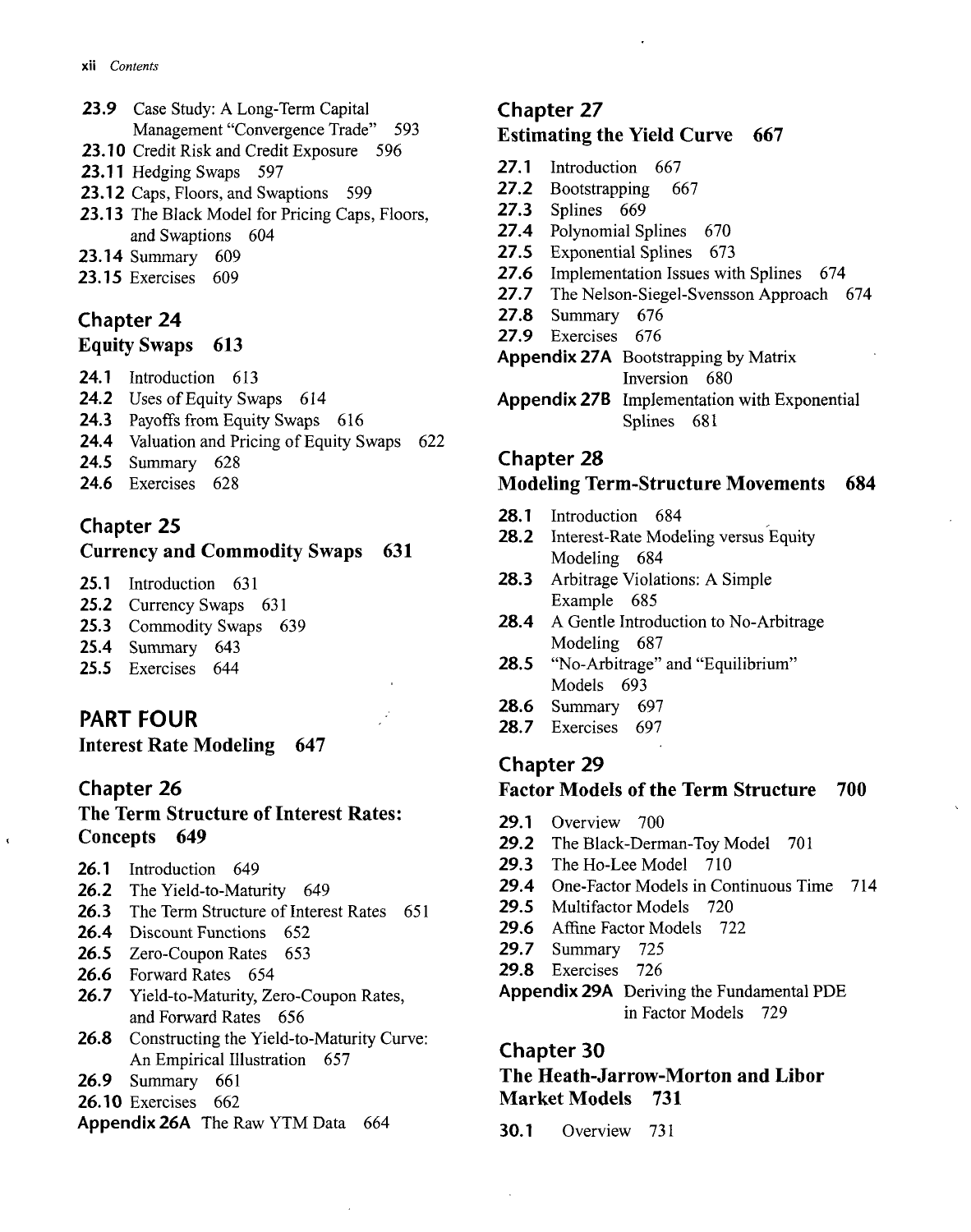- **30.2** The HJM Framework: Preliminary Comments 731
- **30.3** A One-Factor HJM Model 733
- **30.4** A Two-Factor HJM Setting 742
- **30.5** The HJM Risk-Neutral Drifts: An Algebraic Derivation 746
- **30.6** Libor Market Models 749
- **30.7** Mathematical Excursion: Martingales 750
- **30.8** Libor Rates: Notation 751
- **30.9** Risk-Neutral Pricing in the LMM 753
- **30.10** Simulation of the Market Model 757
- **30.11** Calibration 757
- **30.12** Swap Market Models 758
- **30.13** Swaptions 760
- **30.14** Summary 761
- **30.15** Exercises 761
- **Appendix 30A** Risk-Neutral Drifts and Volatilities in HJM 765

# **PART FIVE**

Credit Risk 769

# Chapter 31 Credit Derivative Products 771

- **31.1** Introduction 771
- **31.2** Total Return Swaps 775
- **31.3** Credit Spread Options/Forwards 779
- **31**.4 Credit Default Swaps / 779
- 31.5 Credit-Linked Notes *'* 788
- **31.6** Correlation Products 790
- **31.7** Summary 797
- **31.8** Exercises 797

Appendix 31A The CDS Big Bang 800

# Chapter 32

#### Structural Models of Default Risk 802

- **32.1** Introduction 802
- **32.2** The Merton (1974) Model 803
- **32.3** Issues in Implementation 812
- **32.4** A Practitioner Model 817
- **32.5** Extensions of the Merton Model 819
- **32.6** Evaluation of the Structural Model
- Approach 820
- **32.7** Summary 823
- **32.8** Exercises 824
- **Appendix 32A** The Delianedis-Geske Model 826

#### Chapter 33 Reduced-Form Models of Default Risk 829

- **33.1** Introduction 829
- **33.2** Modeling Default I: Intensity Processes *\* 830
- **33.3** Modeling Default II: Recovery Rate Conventions 834
- **33.4** The Litterman-Iben Model 836
- **33.5** The Duffie-Singleton Result 841
- **33.6** Defaultable HJM Models 843
- **33.7** Ratings-Based Modeling: The JLT Model 845
- **33.8** An Application of Reduced-Form Models: Pricing CDS 853
- **33.9** Summary 855
- **33.10** Exercises 855
- **Appendix 33A** Duffle-Singleton
	- in Discrete Time 859
- **Appendix 33B** Derivation of the Drift-Volatility Relationship 860

# Chapter 34

#### Modeling Correlated Default 863

- **34.1** Introduction 863
- **34.2** Examples of Correlated Default Products 863
- **34.3** Simple Correlated Default Math 865
- **34.4** Structural Models Based on Asset Values 868
- **34.5** Reduced-Form Models 874
- **34.6** Multiperiod Correlated Default 875
- **34.7** Fast Computation of Credit Portfolio Loss Distributions without Simulation 878
- **34.8** Copula Functions 881
- **34.9** Top-Down Modeling of Credit Portfolio Loss 893
- **34.10** Summary 897
- **34.11** Exercises 898

#### Bibliography B-l

#### Index 1-1